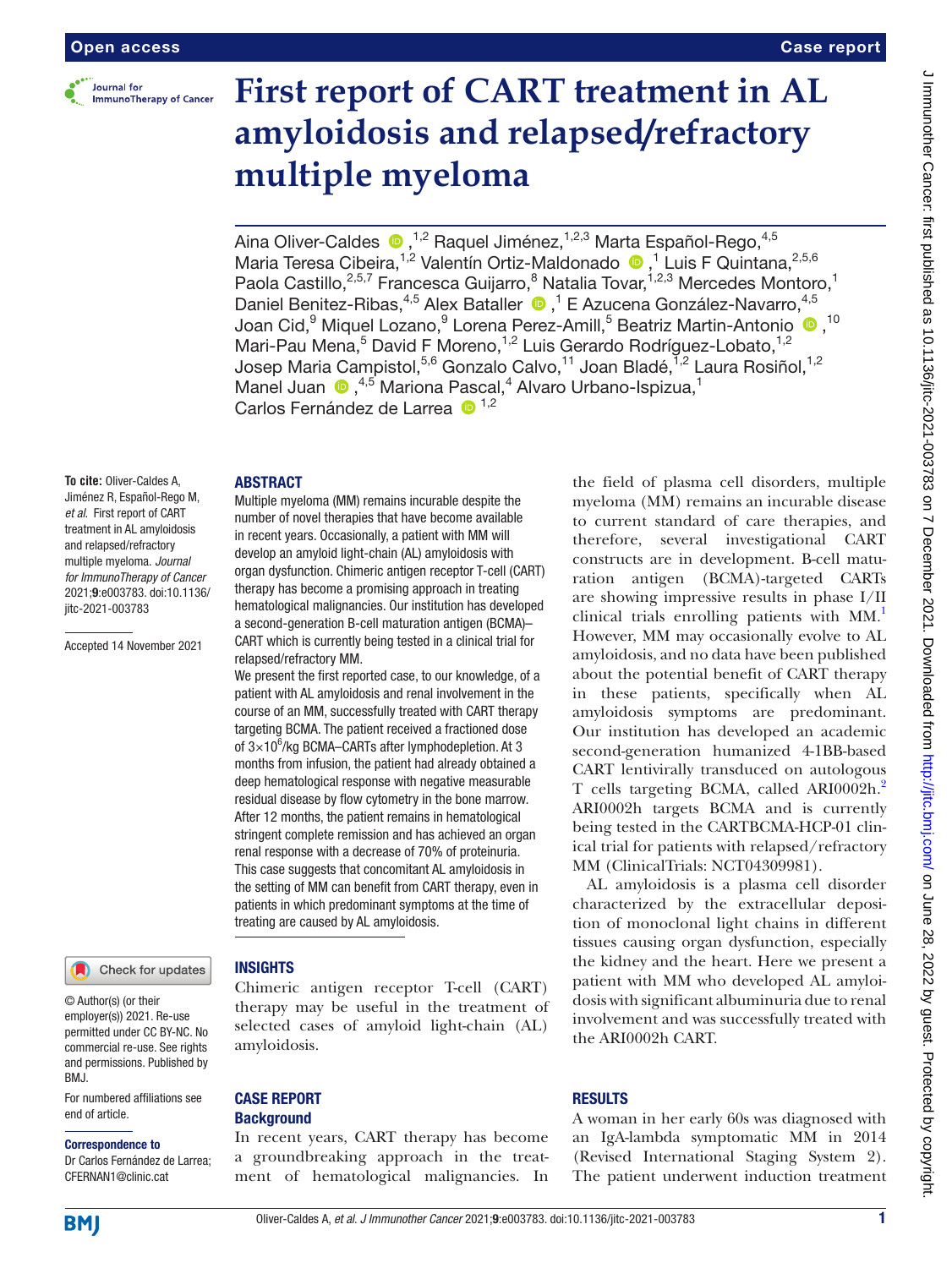with six cycles of bortezomib, lenalidomide and dexamethasone (VRD) followed by an autologous stem cell transplantation (ASCT) conditioned with busulfan and melphalan. Afterwards, she completed two consolidation cycles of VRD achieving a stringent complete response (sCR). The patient started maintenance therapy in a clinical trial with lenalidomide, dexamethasone and ixazomib, but presented a serological relapse after 19 cycles. Salvage therapy based on daratumumab, carfilzomib and dexamethasone was then started, achieving a very good partial response (VGPR). Due to gastrointestinal toxicity related to carfilzomib at cycle 14, daratumumab monotherapy was continued. Ten months later, the patient presented with an increase in the serum M-protein  $(21g/L)$ , kappa/ lambda serum free light chain (sFLC) of 2/231mg/L and bone marrow (BM) infiltration by 23% plasma cells (normal fluorescence in situ hybridization-FISH). There was no evidence of extramedullary disease by positron emission tomography–CT and no hypercalcemia, renal failure, anemia and bone fracture signs were found. However, she developed edema and significant nonselective albuminuria (24-hour proteinuria of 2626mg with urinary M-protein of 307mg and serum albumin of  $28g/L$ ) with preserved renal function (creatinine  $0.6 \,\text{mg}/$ dL) [\(table](#page-2-0) 1). Therefore, a subcutaneous fat aspiration and a renal biopsy were performed showing lambda-type amyloid deposits [\(figure](#page-3-0) 1A–F). Diagnosis of systemic AL amyloidosis with renal involvement (revised Mayo stage II) was established. Cardiac involvement was ruled out by biomarkers and imaging. Although the patient had serological progression, at this point renal, AL amyloidosis was the main reason to initiate treatment.

Due to the previous findings and having received prior treatment with proteasome inhibitors (PIs), immunomodulatory drugs (IMIDs) and a CD38-targeted monoclonal antibody, the patient was treated with the ARI0002h BCMA–CART under compassionate use, as AL was an exclusion criterion in the clinical trial. Lymphodepletion was administered in days −6, –5 and −4 with fludarabine (total dose  $90 \,\mathrm{mg/m}^2$ ) and cyclophosphamide (total dose  $900 \,\text{mg/m}^2$ ), followed by the infusion of  $3\times10^6$  ARI0002h cells/kg in a fractionated manner: 10% on day 0, 30% on day  $+2$  and the remaining  $60\%$  on day  $+6$ . The patient developed a grade 1 cytokine release syndrome on day +8, consisting of fever, elevation of acute-phase reactants (ferritin 1388ng/mL; C reactive protein 3.89mg/dL, with previous determinations in normal range) without renal toxicity and no isolations in the microbiological tests, completely resolving after 48 hours with no need for tocilizumab or any specific intervention. Treatmentrelated grade 4 neutropenia and grade 3 thrombocytopenia were observed; both improved at day +33, although asymptomatic cytopenias (grade 2 neutropenia and grade 1 thrombocytopenia) are persistent after 12 months. No evidence of immune effector cell-associated neurotoxicity syndrome was observed.

In the following months, the patient developed two viral complications. A SARS-CoV-2 pneumonia, which

required remdesivir and convalescent plasma, but not admission of the patient into intensive care unit. COVID-19 symptoms resolved within the first 3weeks, but a positive asymptomatic SARS-CoV-2 PCR on nasopharyngeal swab sample persisted for 3months. The provided treatments completely resolved both complications and the patient developed SARS-CoV-2 antibodies. She is now fully vaccinated. Also, 2months after infusion of ARI0002h, the patient was diagnosed with a BK virus hemorrhagic cystitis after an onset of urine retention and hematuria with clots and a BK virus measurement on urine of  $23 \times 10^6$ copies/mL. A cystoscopy with biopsy also revealed the presence of amyloid in the bladder. The patient was initially treated with clot extraction and bladder irrigation with intermittent resolution of the symptoms, as well as intravenous immunoglobulin. At 4 months from infusion, due to recurring episodes, a bilateral vesical artery embolization was performed, with complete resolution of the complication. Although BK virus was considered the main etiology of this complication, AL amyloidosis vesical involvement may have contributed to the severity of the symptoms. Also, the platelet count decreased from grade 1 to 2 since day +33 to grade 3 after the onset of vesical bleeding. For that reason, platelet transfusions were administered to maintain a platelet count over  $50\times10^9/L$ .

In the first evaluation of response 1 month after CART infusion, the patient had achieved a hematological PR, with suppressed lambda sFLC, a serum M-protein of 4.7 g/L and no detectable M-protein in the urine. Clonal plasma cells were absent in a BM aspirate by flow cytometry (sensitivity  $10^{-4}$ ). In terms of organ involvement, a renal response was observed with proteinuria decreasing to 1777 mg/24 hours (32% decrease) [\(figure](#page-3-0) 1G).

Three months after ARI0002h administration, serum and urinary M-protein were not detectable by immunofixation, and BM MRD by next-generation flow (NGF) continued to be negative (sensitivity  $2.1 \times 10^{-6}$ ). Proteinuria was not evaluable due to the urinary bleeding in the context of the BK virus hemorrhagic cystitis. At the 6month follow-up, the patient remained in hematological sCR with negative MRD by NGF (sensitivity  $2\times10^{-6}$ ) and an improved renal response with proteinuria decreasing by 55% to 1185mg/24 hours. At the 12-month follow-up, the patient remains in hematological sCR with negative MRD (sensitivity  $2\times10^{-6}$ ) and in renal response with a proteinuria of 797mg/24 hours (total decrease of 70%) [\(figure](#page-3-0) 1G). Hematological and organ response was evaluated according to the staging system proposed by Palladini *et al.*[3](#page-4-2)

In terms of CART expansion and persistence, the highest peak of expansion was detected at day +21 of CART infusion and the CART was detectable until day +84 ([figure](#page-3-0) 1G). Clonality analysis of FR1 showed a clonal relationship between the original BM plasma cells at diagnosis and at the time of AL amyloidosis.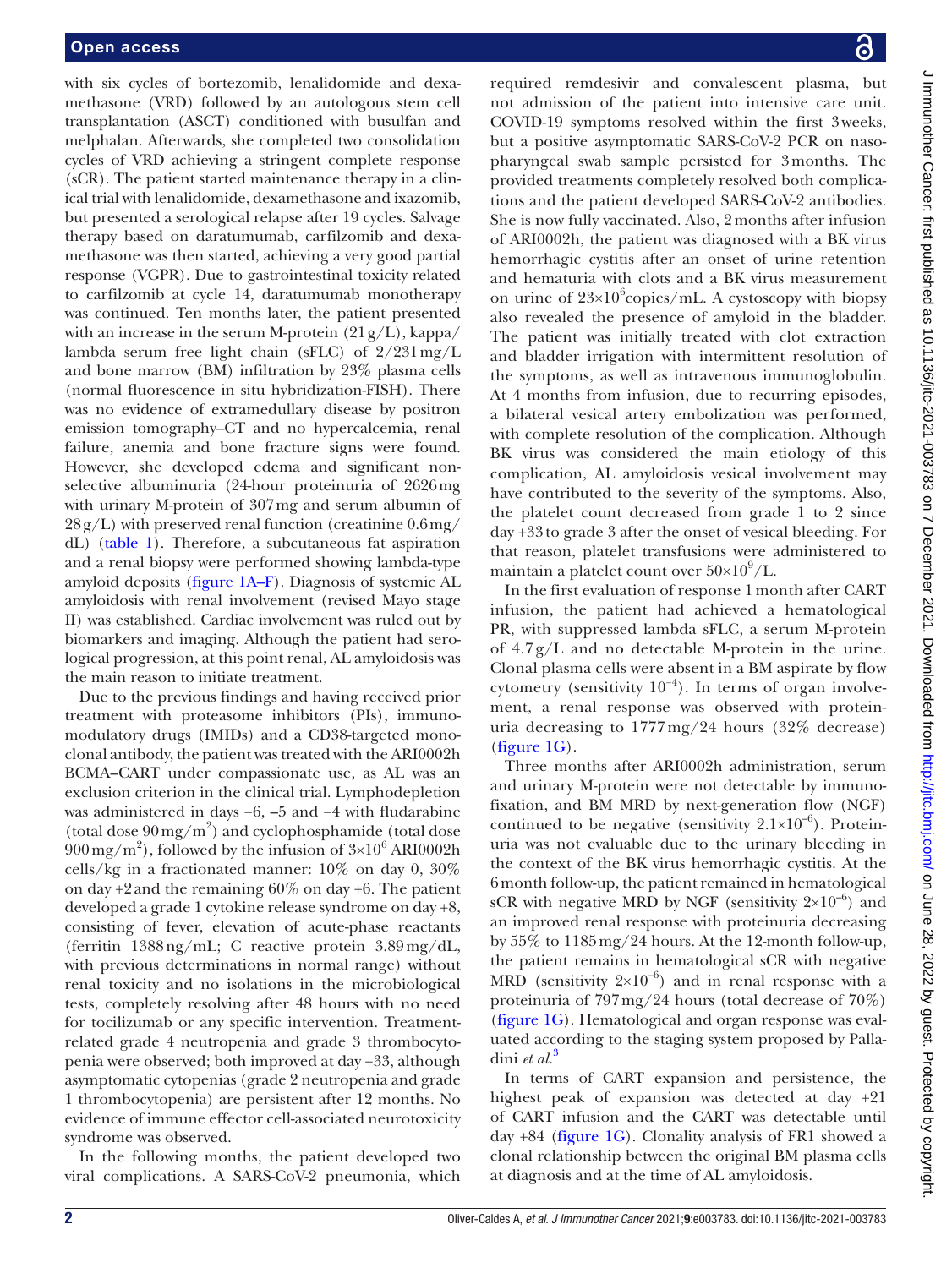| Table <sub>1</sub>                                                                                                                                                                                                                                                                                                                                                                                                                                                                                                                                                                                                                                    | Clinical and lab evolution across lines of treatment |                         |                                                                    |                                              |                                      |                                         |                         |                        |
|-------------------------------------------------------------------------------------------------------------------------------------------------------------------------------------------------------------------------------------------------------------------------------------------------------------------------------------------------------------------------------------------------------------------------------------------------------------------------------------------------------------------------------------------------------------------------------------------------------------------------------------------------------|------------------------------------------------------|-------------------------|--------------------------------------------------------------------|----------------------------------------------|--------------------------------------|-----------------------------------------|-------------------------|------------------------|
|                                                                                                                                                                                                                                                                                                                                                                                                                                                                                                                                                                                                                                                       |                                                      |                         |                                                                    |                                              | Second relapse (December 2019)       |                                         |                         |                        |
|                                                                                                                                                                                                                                                                                                                                                                                                                                                                                                                                                                                                                                                       | Diagnosis (September 2014)                           |                         |                                                                    | (October 2017)<br>First relapse              | BCMA-CART<br>(screening)<br>ARI0002h | ARI0002h<br>+1 month                    | +6 months<br>ARI0002h   | +12 months<br>ARI0002h |
| CRAB (other<br>symptoms)                                                                                                                                                                                                                                                                                                                                                                                                                                                                                                                                                                                                                              | Present (anemia, bone disease)                       |                         |                                                                    | Present (anemia)                             |                                      | Absent, bilateral lower extremity edema |                         |                        |
| Serum M-protein (g/L)                                                                                                                                                                                                                                                                                                                                                                                                                                                                                                                                                                                                                                 | 59.7                                                 | $\circ$                 | $\circ$                                                            | 17.6                                         | 20.7                                 | 4.7                                     | $\circ$                 | $\circ$                |
| Serum lambda FLC<br>$(5.71 - 26.3$ mg/L)                                                                                                                                                                                                                                                                                                                                                                                                                                                                                                                                                                                                              | 1070                                                 | $\overline{ }$          | $\overline{ }$                                                     | 93                                           | 231                                  | &0.05                                   | &0.05                   | $\overline{4}$         |
| Urine M-protein<br>$(mg/24$ hours)<br>Proteinuria                                                                                                                                                                                                                                                                                                                                                                                                                                                                                                                                                                                                     | 2043<br>1052                                         | 268<br>0                | $\frac{1}{4}$                                                      | $\frac{9}{4}$                                | 2626<br>307                          | $\frac{1777}{0}$                        | $\frac{1185}{0}$        | 797<br>0               |
| Creatinine (<1.3 mg/dL)<br>eGFR (>60mL<br>min/1.73 m <sup>2</sup>                                                                                                                                                                                                                                                                                                                                                                                                                                                                                                                                                                                     | 0.81<br>$\overline{75}$                              | 0.52<br>90 <sub>0</sub> | 0.55<br>$\frac{8}{2}$                                              | 0.67<br>90 <sub>0</sub>                      | 0.60<br>90 <sub>0</sub>              | 0.67<br>90 <sub>0</sub>                 | 0.81<br>75              | 0.91<br>66             |
| NT-proBNP (<125pg/<br>(Tu                                                                                                                                                                                                                                                                                                                                                                                                                                                                                                                                                                                                                             | $\frac{1}{2}$<br>£                                   | $\frac{1}{2}$<br>ş      | $\frac{1}{2}$<br>$\frac{\Omega}{Z}$                                | $\frac{1}{2}$<br>$\frac{\Omega}{\Sigma}$     | 211<br>7.2                           | $\frac{1}{2}$<br>$\frac{\Omega}{Z}$     | 250<br>8.6              | $\frac{1}{2}$<br>ş     |
| Troponine I (<45.2ng/L)                                                                                                                                                                                                                                                                                                                                                                                                                                                                                                                                                                                                                               |                                                      |                         |                                                                    |                                              |                                      |                                         |                         |                        |
| Serum and urine<br>immunofixation                                                                                                                                                                                                                                                                                                                                                                                                                                                                                                                                                                                                                     | lgA lambda<br>IgA lambda                             | IgA lambda<br>Negative  | IgG kappa<br>Negative                                              | lgA lambda<br>gA lambda                      | gA lambda<br>IgA lambda              | gA lambda<br>IgA lambda                 | Negative<br>Negative    | Kappa FLC<br>IgG kappa |
| bone marrow aspiration Abnormal<br>Plasma cells (%) in<br>before treatment                                                                                                                                                                                                                                                                                                                                                                                                                                                                                                                                                                            | phenotype<br>82                                      | Negative MRD            | Negative<br><b>MRD</b>                                             | phenotype<br>Abnormal<br>25                  | phenotype<br>Abnormal<br>23          | Negative MRD<br>$\circ$                 | Negative MRD<br>$\circ$ | Negative<br><b>MRD</b> |
| Treatment                                                                                                                                                                                                                                                                                                                                                                                                                                                                                                                                                                                                                                             | Induction<br>VRD ×6                                  | <b>ASCT</b>             | <b>Consolidation VRD</b><br>x2+maintenance<br>$I-rd(CT) \times 19$ | February 2019 D<br>D-Kd x14, since<br>alone. | BCMA-CART ARI0002h                   |                                         |                         |                        |
| criteria) after treatment<br>Best response (IMWG                                                                                                                                                                                                                                                                                                                                                                                                                                                                                                                                                                                                      | VGPR                                                 | (at 3 months)<br>VGPR   | <b>SCR</b>                                                         | VGPR                                         | $\frac{1}{2}$                        | Æ                                       | SCR                     | SCR                    |
| estimated glomerular filtration rate; I, ixazomib; IMWG, International Myeloma Working Group; K, carfilzomib; MRD, minimal residual disease; N/A, not applicable; ND, data not available; NT-<br>proBNP, N-terminal prohormone of brain natriuretic peptide; PR, partial response; SCR, stringent complete response; VGPR, very good partial response; VRD, bortezomib, lenalidomide and<br>ASCT, autologous stem cell transplantation; BCMA, B-cell maturation antigen; CRAB, hypercalcemia, renal failure, anemia and bone fracture; CT, clinical trial; D, daratumumab; eGFR,<br>CRAB includes multiple myeloma-related symptoms<br>dexamethasone. |                                                      |                         |                                                                    |                                              |                                      |                                         |                         |                        |

<span id="page-2-0"></span>3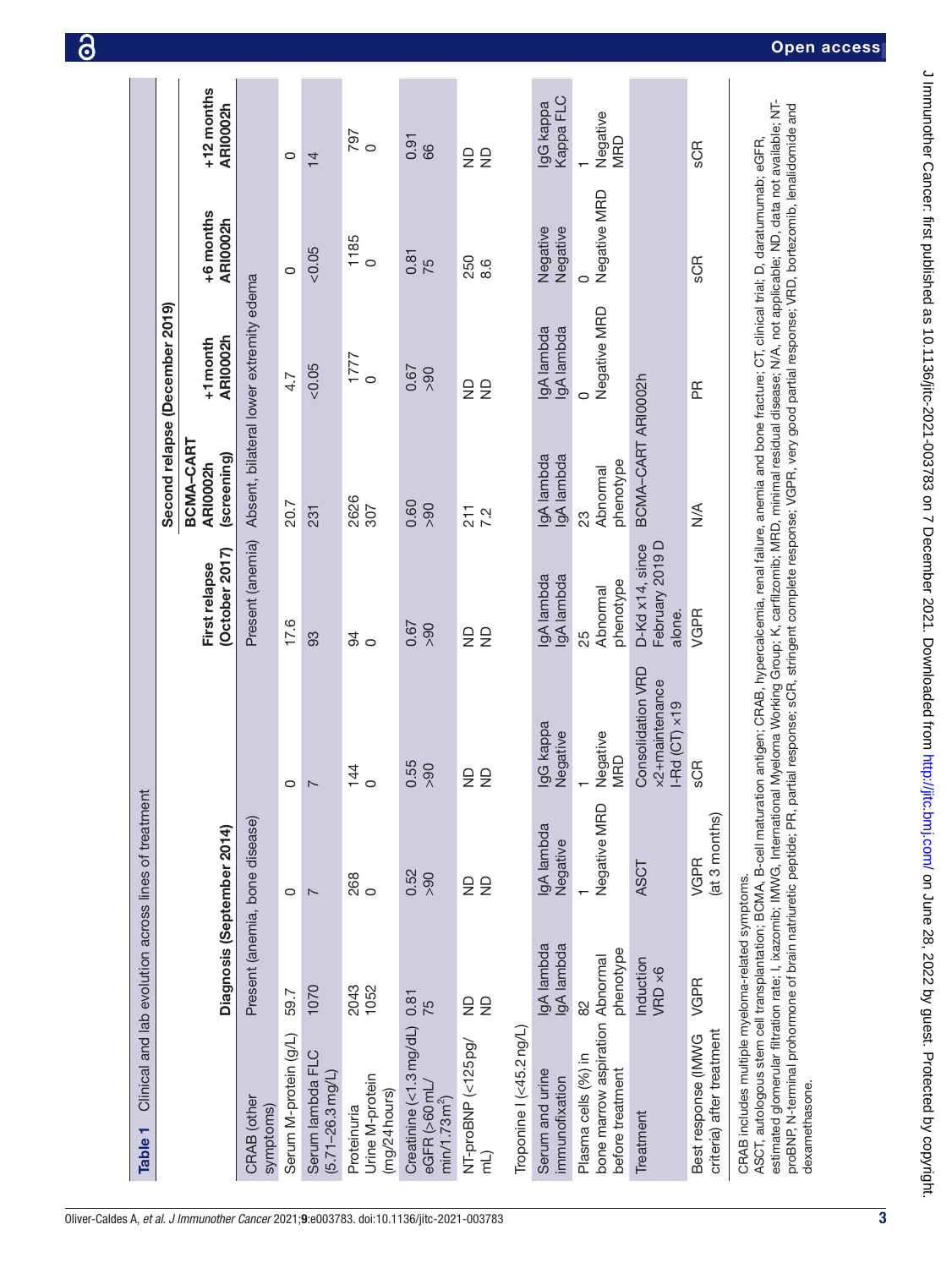<span id="page-3-0"></span>

Figure 1 Diagnosis and immunohistochemical typing of amyloidosis. Evolution of clinical and laboratory findings after infusion of ARI0002h. Diagnosis of amyloid deposits in a fine-needle aspiration of subcutaneous fatty tissue: (A) Congo red-stained tissue section, amyloid deposits highlighted with horizontal arrows; (B) Congo red green birefringence, amyloid deposits highlighted with horizontal arrows. Immunohistochemical typing of the renal amyloidosis as ALλ type shown on adjacent sections and amyloid deposits highlighted with horizontal arrows: (C) Congo red-stained (D) anti-ALλ showing positivity on amyloid deposits; (E) anti-ALκ and (F) anti-AA showing negativity on amyloid deposits. Magnification ×100. Amyloid was not evident in the bone marrow section. (G) In the first 6months after infusion of ARI0002h, a progressive decline in serum Mprotein and lambda sFLC was observed. MRD was negative on day +28and remains negative at 12 months. A renal response with a 55% and 70% decrease in proteinuria was observed at 6 and 12 months, with an intermediate period in which, due to hemorrhagic cystitis, proteinuria is not assessable. Expansion of CARTs by either flow cytometry and qRT-PCR are also represented, with a peak at day +21. AL, amyloid light-chain; CART, chimeric antigen receptor T cell; MRD, minimal residual disease; sFLC, serum free light chain.

# **CONCLUSION**

Here, we present the case of a patient with systemic AL amyloidosis, successfully treated with BCMA-targeted CART therapy. Even though this is not a typical case of AL amyloidosis with heart involvement, and that was developed during the course of symptomatic MM, AL was the main reason to initiate treatment since MM-related symptoms were ruled out at that point. To our knowledge, this is the first reported use of CART therapy for this disease. In this patient, the main toxicities were SARS-CoV-2 pneumonia, attributable to the epidemiological situation, and a BK virus hemorrhagic cystitis, a complication that has been reported in patients treated with CD19-targeted CART therapy. $\frac{4}{3}$  $\frac{4}{3}$  $\frac{4}{3}$ 

AL amyloidosis in the setting of MM has been reported in 5%–7% of patients with overt organ dysfunction and in up to 10%–15% of a necropsy series of end-stage MM. Desikan *et al* found amyloid in histological samples of 32 of 84 (38%) minimally treated patients with MM (none or one prior line of treatment) consecutively included in a protocol, although only  $8\%$  (n=7) had symptomatic organ involvement.<sup>[5](#page-4-4)</sup>

The main purpose of AL amyloidosis treatment is to quickly and fully eliminate the plasma cell clone (hematological response) in order to decrease free light-chain (FLC) deposition on tissues and to improve or reverse organ damage (organ response). Until now, the treatment approach of AL amyloidosis has been extrapolated from the treatment of MM with the use of PIs, IMIDs and high dose melphalan followed by ASCT in eligible patients.<sup>[6](#page-4-5)</sup> More recently, a phase III trial comparing daratumumab in combination with cyclophosphamide, bortezomib and dexamethasone has shown high rates of hematological and organ response (42% for cardiac response and 54%

for renal response).<sup>[7](#page-4-6)</sup> These data support the use of daratumumab in AL amyloidosis treatment, similar to its usage in MM. However, the treatment options for patients with refractory disease to both daratumumab and bortezomib are limited.<sup>[6](#page-4-5)</sup> There are already clinical trials under way that exploit BCMA-targeted therapy in AL amyloidosis (ie, ClinicalTrials: NCT04617925).

Due to this need to achieving fast and deep hematological responses plus the efficacy seen in this patient, authors believe that BCMA–CART therapy should be considered in the future, in patients in which organ involvement is not a limitation itself for CART therapy for reasons of potential toxicity. AL amyloidosis is still an exclusion criterion in our protocol, but a future trial for AL amyloidosis patients is planned.

Reported data regarding BCMA expression on amyloidosis plasma cells show a median membrane BCMA expression of 38.5% in 12 BM samples assessed by flow cytometry after CD13[8](#page-4-7) isolation<sup>8</sup> and  $80\%$ (range 20%–100%) in clonal plasma cells of 28 BM biopsy samples assessed by immunohistochemistry,<sup>[9](#page-4-8)</sup> suggesting that BCMA may be an appropriate target in AL amyloidosis.

In our patient, BCMA expression on BM plasma cells obtained before CART infusion was 22% (Phycoerythrin (PE) antihuman CD269 antibody, BioLegend®). Recent results from BCMA–CART trials in MM suggest that BCMA expression on MM plasma cells is not a predictor of response, $10$  and that could explain the lack of association between the relatively low BCMA expression of our patient and her favorable clinical outcome. A very profound response with a difference of less than 20 or even 10mg/L between involved and uninvolved sFLC, as achieved by our patient, has been postulated as a